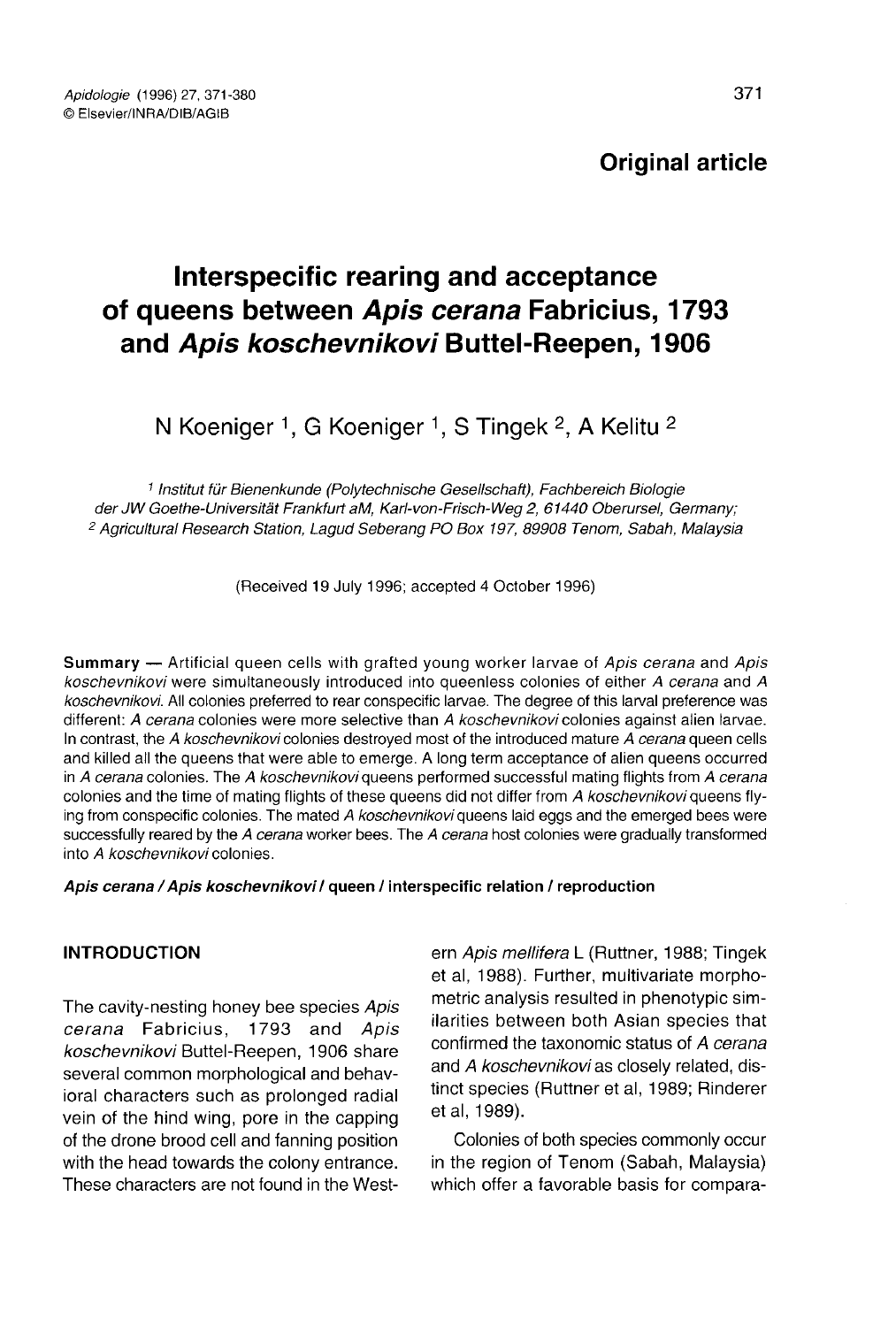ble experimental research. Recently, the exchange of drone brood between colonies of A cerana and A koschevnikovi resulted in mixed populations of drones from both honey bee species. These drones flew at their species-specific mating time regardless of whether they were in conspecific or the other species' colonies (Koeniger et al, 1994).

The successful reciprocal interspecific acceptance of drone brood and drones led us to the question of whether or not experimentally exchanged queen larvae and queens of A cerana and A koschevnikovi were reared and accepted by colonies of the other species.

## MATERIAL AND METHODS

The experiments were carried out in the apiaries of Agricultural Research Station near Tenom, Sabah (North East Borneo), Malaysia during February and March of 1993, 1994 and 1995.

#### Queen rearing

For these experiments four colonies of A cerana and four colonies of A koschevnikovi were used each year. We had new colonies each year. The colonies were kept in small movable frame hives (25 x 35 x 42 cm) and contained about 0.5 kg bees. We removed the queen and examined for the presence of queen cells after 8 days. All queen cells were removed and we made a frame with 12-24 artificial queen cells (diameter 6 mm) into which we had grafted young (< 48 h) larvae from worker cells of 'unrelated' donor colonies. The queen cells were arranged in a sequence of alternating species, eg, an artificial queen cell with an A cerana larva was followed by an A koschevnikovi larva which was followed by an A cerana larva and so on. The day of grafting was defined as day 0. On day 2 we inspected the queen cells for larval acceptance. Cells with accepted larvae had prolonged and drawn out walls (fig 1). The frame was then replaced back into the colony. On day 7 all capped queen cells were removed from the colony. Each queen cell was placed in a small plastic cage and kept in an

incubator at 34.5 °C ( $\pm$  1 °C) and a relative humidity of about 60-70%. On day 8 we added two to three young worker bees (conspecific to the queen cell) from queenless colonies into each cage together with some candy (mixture of icing sugar and A cerana honey) in order to provide the social requirements for the survival of the newly hatched queens. A cerana queens emerged on days 9 and 10. A koschevnikovi queens emerged on days 11 and 12. Whenever no queen cell was successfully capped the respective series was excluded from the experiment.

## Acceptance of alien queen cells and queens

Queen cells reared in conspecific colonies were used for this experiment. For introduction of virgin queens we attached one ripe queen cell (1 or 2 days before emergence) to a comb of a queenless nucleus colony with no larvae younger than 8 days. We carried out daily inspections in the early morning hours and the young queen was marked with paint on the thorax.

## Mating flights of A koschevnikovi queens from A cerana colonies

For observation of mating flights, a glass covered channel was fitted to the hive entrance which was closed in front with a queen excluder (Koeniger et al, 1994). A queen was released as soon as she appeared in the channel by lifting the excluder. After her departure the excluder was closed again. Upon return the queen was found on the excluder and carefully inspected for a mating sign. Then the excluder was temporarily lifted to allow the queen to enter the hive. The colonies were observed from 1400 to 1830 hours (local time  $=$  GMT  $+$  8) during the mating flight experiment period.

## RESULTS

#### Queen rearing

A cerana colonies continuously preferred to rear conspecific larvae. After 2 days only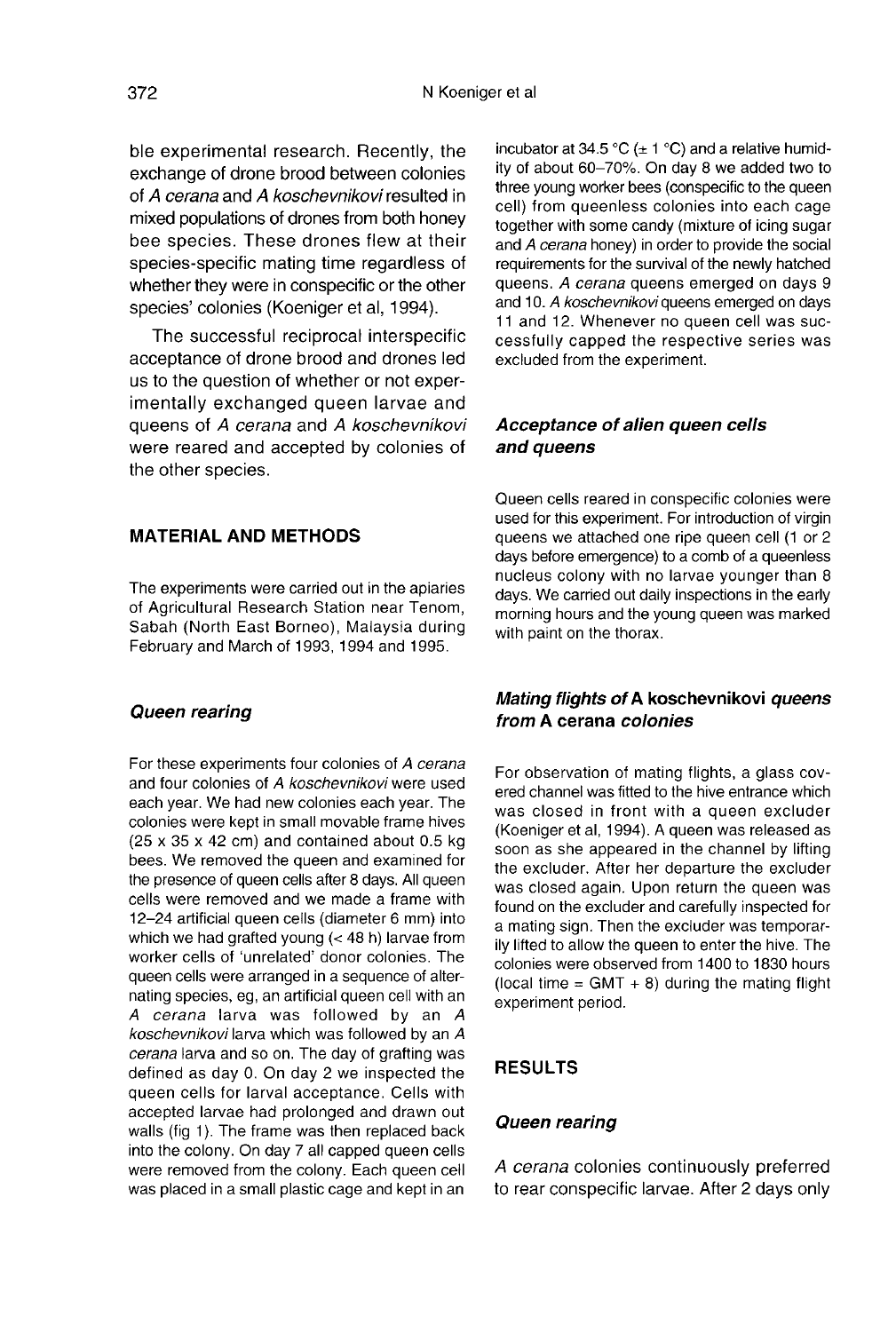

Fig 1. Queen cells from an A cerana colony 2 days after grafting. The workers have drawn out the cell walls and accepted nine artificial queen cells containing A cerana larvae. Twelve cells with A koschevnikovi larvae and three cells with A cerana were not accepted.

32 alien larvae survived as compared to more than twice the number (67) of conspecific brood (fig 1). The relation between alien and conspecific queen cells further decreased and as a result four A koschevnikovi queens and 42 A cerana emerged (table I). When queen cells containing larvae of both species were intro-

| Date      | Grafted   |           | Accepted |         | Capped     |         | Emerged  |         |
|-----------|-----------|-----------|----------|---------|------------|---------|----------|---------|
|           | Ak        | Ac        | Ak       | Ac      | Ak         | Ac      | Ak       | Ac      |
| 19/2/93   | 12        | 12        |          | 8       | 2          | 2       | 2        |         |
| 24/2/93   | 12        | 12        | 3        |         | 4          | 8       | 0        |         |
| 3/3/93    | 12        | 12        | 11       | 11      | 0          | 4       | $\Omega$ |         |
| 3/2/94    | 12        | 12        | 5        |         | 2          | 5       | 0        | 3       |
| 3/2/95    | 12        | 12        | 0        | 4       | 0          | 4       | 0        | 4       |
| 6/2/95    | 6         | 6         |          | 5       |            | 5       | $\Omega$ | 4       |
| 9/2/95    | 12        | 12        | 2        | 10      | 2          | 10      | 2        | 10      |
| 13/2/95   | 12        | 12        | 0        | 12      | 0          | 11      | $\Omega$ | 8       |
| 17/2/95   | 12        | 12        | 3        | 9       |            | 9       | 0        | 8       |
| Total (%) | 102 (100) | 102 (100) | 32(31)   | 67 (66) | (11)<br>11 | 58 (57) | 4(4)     | 42 (41) |

Table la. Rearing of A koschevnikovi (Ak) and A cerana (Ac) queens in A cerana host colonies.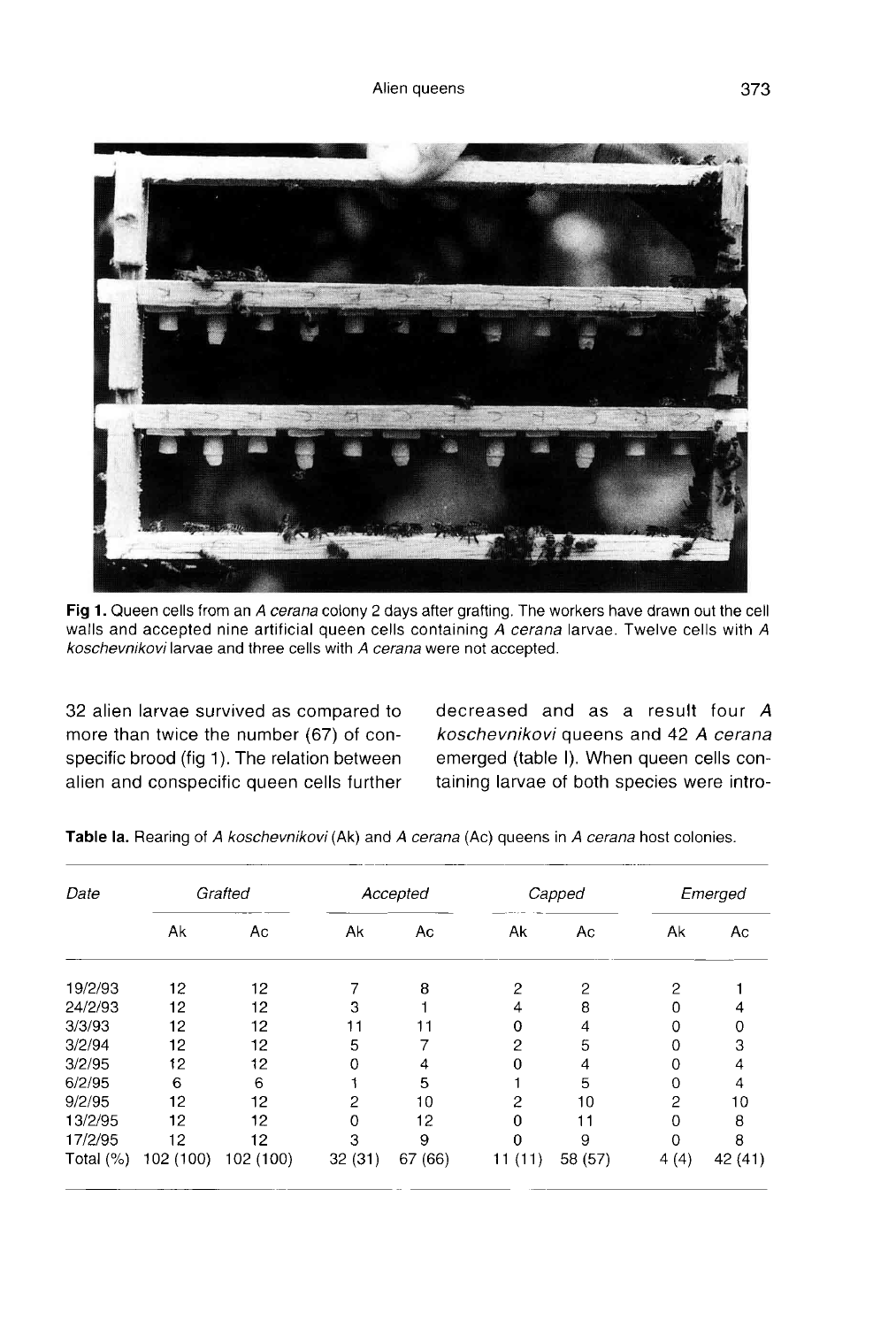duced into A koschevnikovi host colonies a similar trend was observed. A koschevnikovi worker bees also preferred conspecific larvae, but their selection in favor of conspecific queens was less severe. At the end 30 queens of A cerana were reared and 72 conspecific (A koschevnikovi) queens (fig 2; table II).

## Acceptance of alien queens

In colonies of A koschevnikovi, out of 21 introduced sealed queen cells of A cerana 12 were destroyed and nine young queens were found at the first inspection. The freshly emerged alien queen moved calmly on the comb and did not cause much attention among the A koschevnikovi worker bees. On the first day we rarely saw any antagonistic behavior.

After day 2 (day  $0 =$  emergence of the queen), however, the A cerana queen was frequently attacked by A koschevnikovi worker bees by grasping her with the mandibles. The queen became motionless and emitted a clearly audible buzzing sound. The surrounding workers then froze their motions and the queen slowly retreated. In this stage, however, several queens had lost some hairs with the rims of their wings already worn off. After day 3, aggressive behavior of A koschevnikovi worker bees became more intense. A cerana queens were surrounded by biting A koschevnikovi worker bees and rarely was a queen able to retreat after a buzzing signal. The A cerana queens were held by workers, balled and heavily injured resulting in death after 5 days (table II). No A cerana queen was able to perform mating flights from the A koschevnikovi host colony.



Fig 2. Queen cells from an A koschevnikovi colony 7 days after grafting. Four A koschevnikovi queen cells (from left to right: No 1, No 3, No 5, No 7) are sealed and three A cerana queen cells (No 2, No 4, No 6) are also sealed. One A cerana cell (No 8) was not accepted.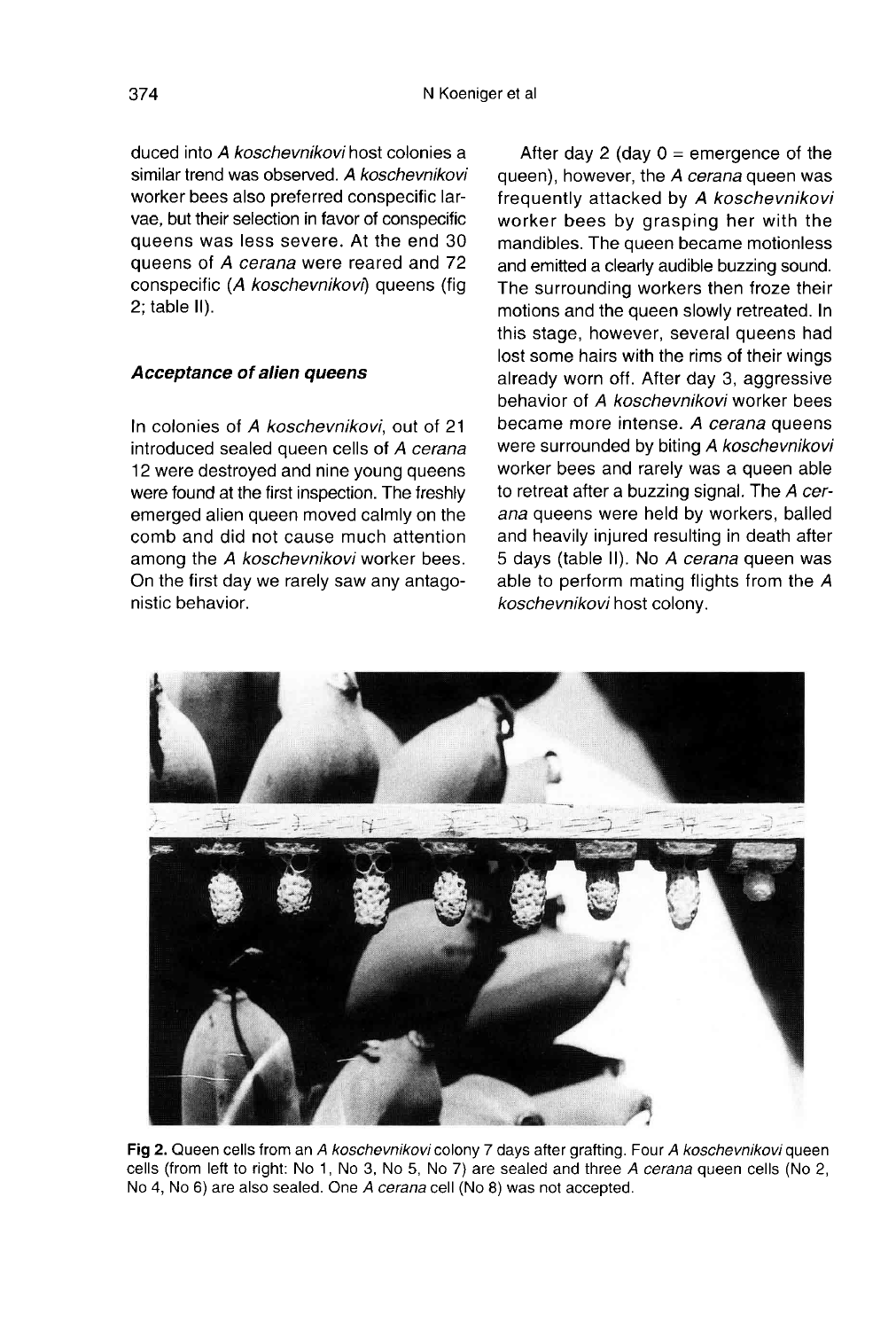375

| Date      | Grafted   |           | Accepted |         | Capped  |         | Emerged |          |
|-----------|-----------|-----------|----------|---------|---------|---------|---------|----------|
|           | Ak        | Ac        | Ak       | Ac      | Ak      | Ac      | Ak      | Аc       |
| 19/1/93   | 6         | 6         | 3        | 4       | 3       | 4       | 3       | 4        |
| 21/1/93   | 6         | 6         | 4        | 3       | 3       | 3       |         | 0        |
| 29/1/93   | 12        | 12        | 10       | 9       | 8       | 7       | 5       | 4        |
| 27/2/93   | 10        | 10        | 7        | 6       | 5       | 2       | 5       |          |
| 4/3/93    | 10        | 10        | 5        | 5       | 2       | 2       | 2       |          |
| 4/2/94    | 12        | 12        | 11       | 8       | 10      | 7       | 7       |          |
| 9/2/94    | 12        | 12        | 10       | 5       | 9       | 5       | 8       | 3        |
| 14/2/94   | 12        | 12        | 9        | 5       |         | 4       | 3       |          |
| 25/2/94   | 12        | 12        | 8        | 4       | 8       | 4       | 5       | 2        |
| 15/2/95   | 12        | 12        | 12       |         | 8       | 4       | 8       | 4        |
| 14/2/95   | 12        | 12        |          | 4       | 7       | 4       | 6       | 2        |
| 20/2/95   | 12        | 12        | 12       | 12      | 12      | 11      | 10      | $\Omega$ |
| 26/2/95   | 12        | 12        | 12       | 11      | 12      | 11      | 9       |          |
| Total (%) | 140 (100) | 140 (100) | 110 (79) | 83 (59) | 94 (67) | 68 (49) | 72 (51) | 30(21)   |

Table Ib. Rearing of Apis koschevnikovi (Ak) and Apis cerana (Ac) queens in Apis koschevnikovi host colonies.

Table II. Acceptance of alien queen cells and queens.

|                                      | A cerana colony | A koschevnikovi colony |
|--------------------------------------|-----------------|------------------------|
| Introduced queen cells (day 0)       | 18              | 21                     |
| Destroyed during day 1-2             | 8               | 12                     |
| Queen lost during day 3-5            | 6               | 9                      |
| Lost during mating                   |                 | 0                      |
| Oviposition/transformation of colony |                 | 0                      |

A cerana colonies destroyed nearly 50%  $(n = 8)$  of the alien queen cells before or during emergence. Some A cerana colonies  $(n = 6)$  killed the A koschevnikovi queens during the first period. The behavior of A cerana host bees was similar as described above for A koschevnikovi. The A cerana workers attacked the young alien queen and the aggressions increased as the queens aged in the colonies. The queens were then balled, injured and expelled. In four A cerana colonies, however, the aggressive behavior of the A cerana workers towards the A koschevnikovi queen decreased after day

2. The queen moved somewhat restlessly over the combs and whenever she was encountered by antennating or grooming workers, a short buzzing of the queen would ward off each worker bee. These queens performed a full mating flight activity during which one A koschevnikovi queen got lost (did not return). Three queens successfully mated and started laying eggs 4 days after the last mating flight (table II). The eggs hatched and the A cerana workers successfully reared the A koschevnikovi larvae. With the newly hatching bees the originally 'pure' A cerana worker bee population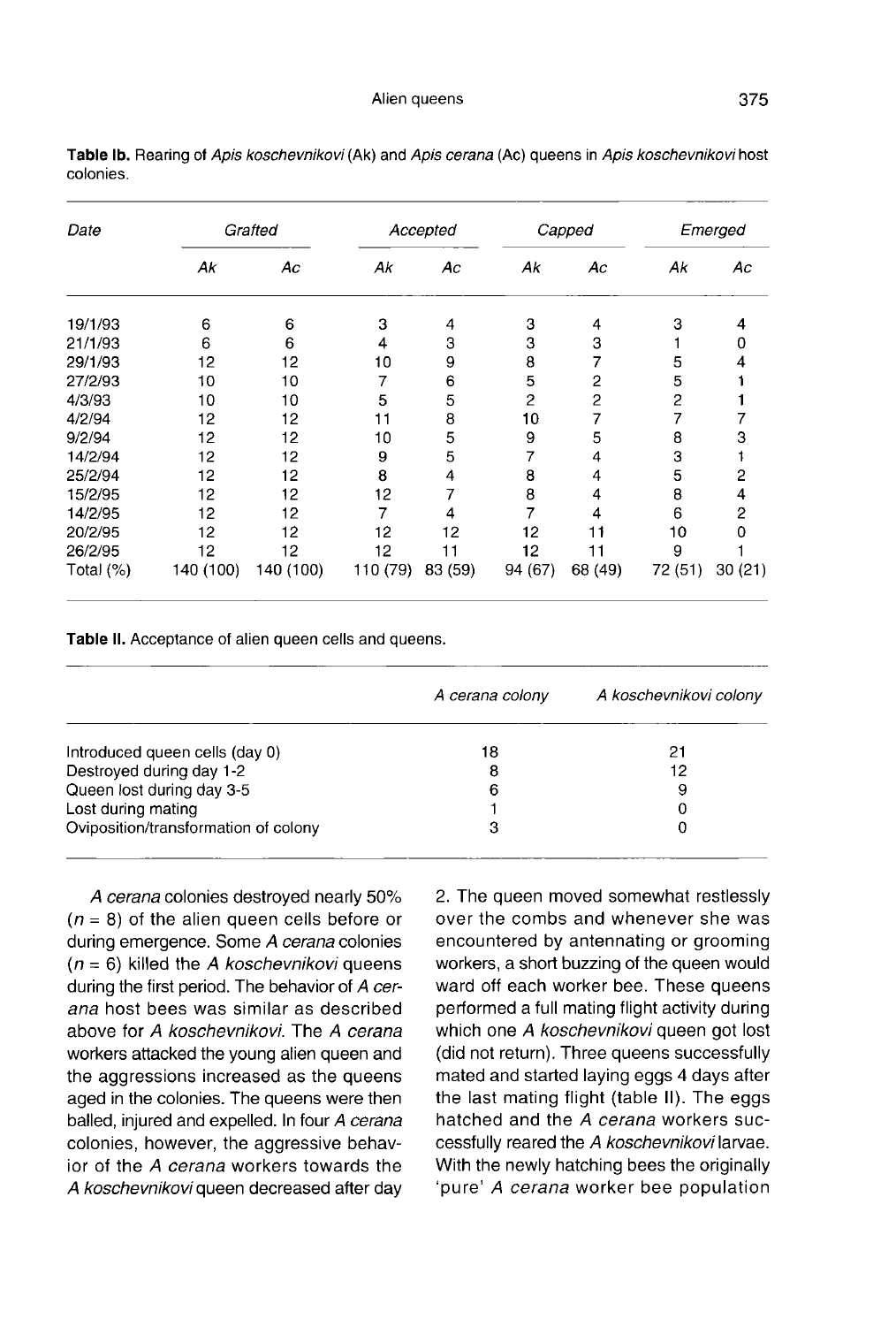became interspecifically mixed. We were not able to systematically observe this transition until the A cerana workers were completely replaced by A koschevnikovi worker bees. Interspecific aggressions at the hive entrance or fights between A cerana and A koschevnikovi worker bees during colony inspection were not observed.

## Mating flights of A koschevnikovi queens from A cerana and A koschevnikovi colonies

Four A koschevnikovi virgin queens introduced into A cerana colonies performed 16 flights which include three flights from which the queen came back with a mating sign. For comparison, we observed three A koschevnikovi virgin queens which started from conspecific colonies. The queen flights occurred between 1700 and 1815 hours in both types of host colonies (table IV). During the initial period (1700 to 1745 hours) the flight duration was average  $2.6 \pm 1.9$  min. Successful mating flights (flights from which the queen returned with mating sign) occurred in a relatively short period of 30 min from 1746 till 1815 hours and flight duration was 19.1  $\pm$  4.9 min. The median time for the total flight activity of the queens from A cerana colonies was 1748 hours and the median for flights from A koschevnikovi colonies was 1743 hours. The period of total flight activity as well as the period of successful mating flights did not differ significantly between queens starting from alien and conspecific colonies ( $P = 0.83$ , Wilcoxon Rank Sum W test).

## **DISCUSSION**

Several crossfostering experiments between A mellifera and A cerana have been conducted. Many of these experiments were outlined or discussed by Ruttner (1988). Alien uncapped brood (eggs and larvae) was cannibalized or removed (Dhaliwal and Atwal, 1970). Capped worker brood of A cerana was accepted and hatched in A mellifera colonies. The hatched A cerana workers were expelled from an A mellifera colony (Sakagami, 1959). Young A mellifera worker bees were accepted in A cerana colonies and participated in social duties. When returning from their first orientation flights, however, the A mellifera workers were attacked by A cerana quard bees (Ruttner, 1988). Rearing queens from A cerana larvae in A mellifera colonies was tried with little or no success. In the course of numerous grafting experiments with artificial queen cells, eight A cerana larvae were accepted and four of these cells were capped. No queen, however, emerged and an inspection

Table III. Mating flights of seven virgin A koschevnikovi queens from four alien and three conspecific colonies.

| Colony          | hours | 1700-1715 1716-1730<br>hours | 1731–1745 1746–1800 1801–1815 1816–1830<br>hours | hours | hours | hours | Total |
|-----------------|-------|------------------------------|--------------------------------------------------|-------|-------|-------|-------|
| A cerana        | Ω     | 2                            | 6                                                | 4(1)  | 4(2)  | 0     | 16    |
| A koschevnikovi |       | 2                            | 4                                                | 6(2)  | 2(1)  | 0     | 15    |
| Total           |       | 4                            | 10                                               | 10(3) | 6(3)  | 0     | 31    |

In parentheses: number of flights from which the queen returned with mating sign.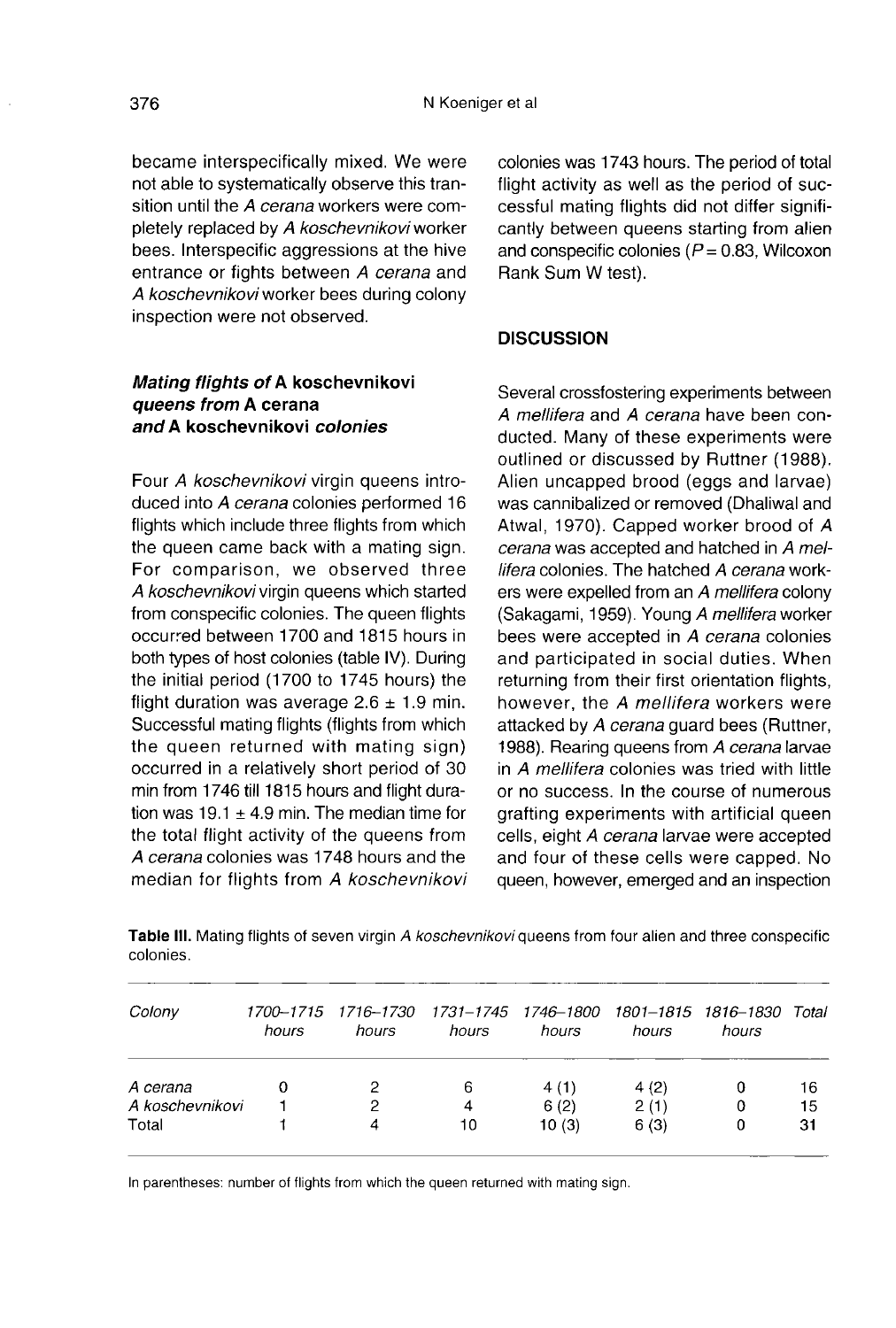of the cells after the due time resulted in very big larvae without any sign of pupation (Ruttner, 1988). Inoue (1962) grafted 100 larvae of A cerana japonica into queenless and broodless A mellifera colonies, and got only three queens, which were not accepted by the A mellifera colonies in which they emerged. Recently, Pothichot et al (1993) grafted alien larvae in artificial queen cells of A cerana and A mellifera colonies in Thailand without any success. All alien larvae were rejected whereas conspecific larvae were reared in a high percentage.

In this study we grafted queen cells with conspecific and alien larvae simultaneously into either A cerana or A koschevnikovi host colonies. This technique was employed to give larvae equal chances of being accepted and reared. As expected there was a strong tendency for preference of conspecific larvae in both species. This tendency, however, was stronger in A cerana colonies which reared significantly fewer alien queens than A koschevnikovi colonies ( $P < 0.1$ , Chi<sup>2</sup> = 7.24). As regards the acceptance of a young alien queen, A koschevnikovi colonies were more selective. All A cerana queens were eliminated by the A koschevnikovi worker bees.

The reaction of the queen to aggression of alien workers was characterized by a buzzing sound. With A mellifera, the virgin queen emits piping sounds which results in a sudden freezing of the worker's movements (Hamman, 1957; Michelsen et al, 1986). We observed a freezing reaction of the A koschevnikovi workers to the A cerana queen buzzing and a similar reaction of A cerana workers to the A koschevnikovi queen. Apparently, the interspecific acoustic communication between queen and workers was successful. This observation corroborates the findings of Otis et al (1995), indicating that the queen piping of A cerana and A koschevnikovi was similar but significantly different to A mellifera.

The aggressive behavior, however, towards the alien queen increased gradu-

ally with the age of the queen, and at day 3 or 4 (after emergence) the queen was balled, mutilated and finally expelled from the colony. In A mellifera the young queen starts pheromone synthesis after emergence and an increasing amount of mandibular pheromones (specially 9-keto- $(E)$ -2decenoic acid) is produced until a physiological level is reached at the time of mating flight (Slessor et al, 1990). We assume that this pheromone synthesis happens similarly in young queens of A cerana and A koschevnikovi. The observed worker aggressions seemed to increase parallel to an increase of queen pheromones.

According to Plettner et al (1996) the blend of the queen's mandibular pheromones is distinctly different among the several species of the genus Apis (data on mandible gland pheromones of A koschevnikovi have yet to be established). Therefore, one reason for the host worker bees' aggression might be due to the increasingly wrong blend of pheromones emitted by the introduced alien queen.

The reactions of A cerana host colonies to young A koschevnikovi queens were not consistent. In six colonies the young A koschevnikovi queens were attacked and killed. In four colonies, however, the initial antagonistic behavior of the A cerana workers ceased allowing the development of the A koschevnikovi queen to sexual maturity and performance of successful mating flights. The A koschevnikovi queens then started oviposition and the eggs hatched and were successfully reared by the A cerana host workers. This observation was rather unexpected since A cerana colonies rejected nearly all A koschevnikovi queen cells. In the latter experiments, the bees had the choice between alien and conspecific larvae, whereas after accepting the A koschevnikovi queen only A koschevnikovi eggs and worker larvae were available. Further, we cannot exclude that the criteria for acceptance are different for worker brood.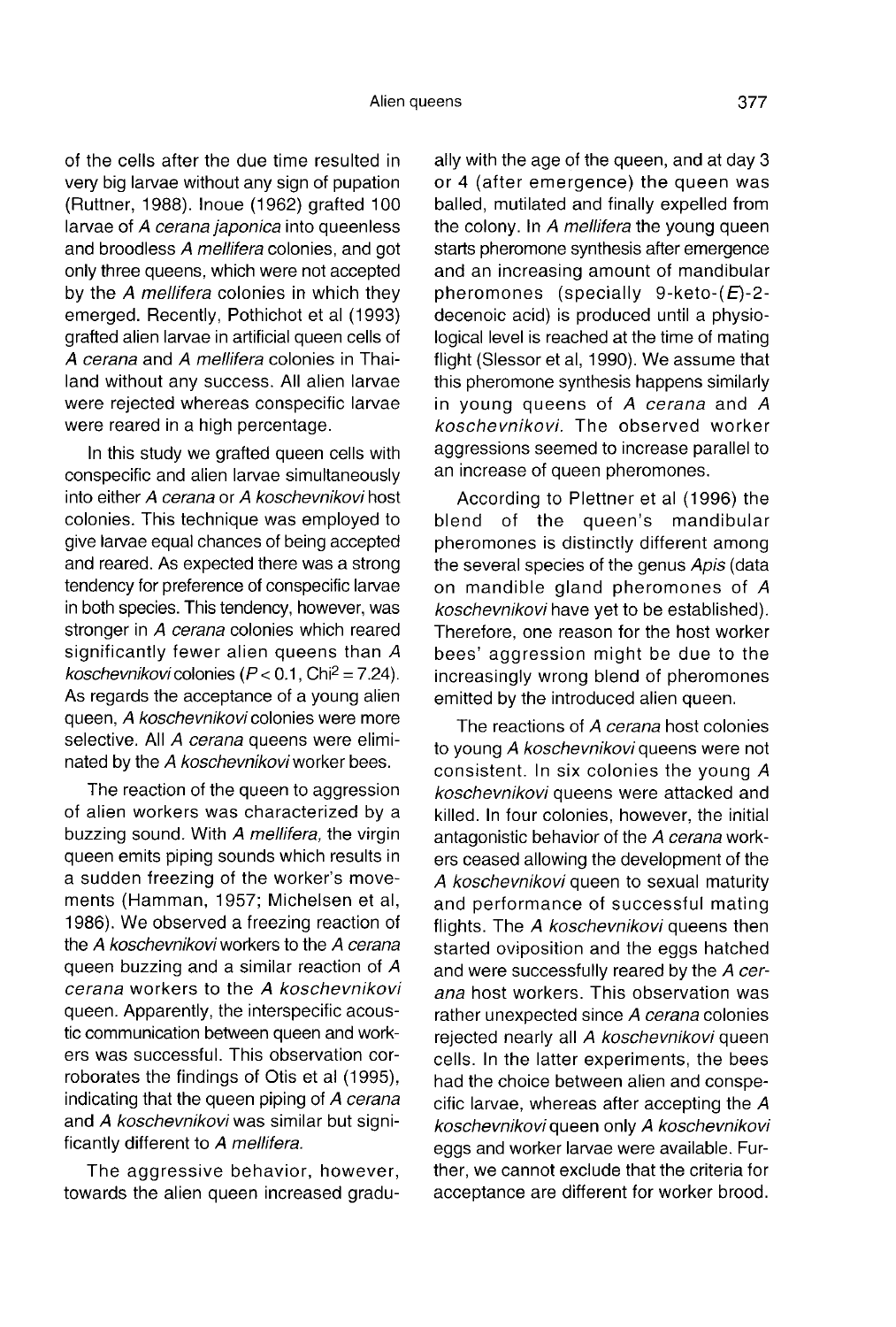Eventually more and more A koschevnikovi workers emerged and the A cerana workers were replaced. Though the biological situation of this experiment is not typical for Apis, it has some similarities with a common phenomenon in other social Hymenoptera, bumble bees, ants or social wasps where an alien queen starts reproduction and converts the host colony to her own species (Wilson, 1971). In nearly all these cases a close systematic relatedness between both species, the queen's and the species of host colony, seems to be a functional requirement.

The mating flight data of A koschevnikovi queens flying from conspecific or A cerana colonies did not reveal systematic differences. Therefore we conclude that the queens followed their own internal clock. Similarly, crossfostered drones of A koschevnikovi and A cerana flew at their species specific mating time (Koeniger et al, 1994). Generally, the time of the mating flight seems to depend on the individual's (drone or queen) internal clock in the genus Apis.

Thus the reproductive isolation mechanism of sympatric Apis species is based on individual behavior of the sexual castes (Koeniger et al, 1988, 1996).

Our experiments did not reveal a general and uniform, species-specific pattern: A cerana colonies rejected more A koschevnikovi larvae grafted in queen cells but accepted more A koschevnikovi queens. Nevertheless the interspecific transfer and acceptance of queen cells and queens between A cerana and A koschevnikovi was more successful than the exchange between A mellifera and A cerana. Assuming that a closer relationship between an alien queen and a host colony favors acceptance, our results were in line with the current taxonomy of the cavity-dwelling Apis species, which gives A cerana and A koschevnikovi positions close to each other whereas A mellifera is more distant to both Asian species (Rinderer et al, 1989; Ruttner et al, 1989; Koeniger and Koeniger, 1991; Fuchs et al, 1996). It will be of a great interest to extend crossfostering experiments to Apis nuluensis, the recently described, third cavity-dwelling species of Borneo (Tingek et al, 1996).

## ACKNOWLEDGMENTS

We acknowledge support and assistance of JA Yaacob, director of Agriculture Sabah, PP Kee, assistant director (research branch), D Simin, officer in charge ARS Tenom. S Sheppard (WSU, Pullman, USA) and S Fuchs (IfB, Oberursel) gave valuable advice and contributed to the improve ment of earlier versions of the manuscript.

Résumé — Élevage et acceptation interspécifiques de reines entre Apis cerana Fabricius, 1793 et Apis koschevnikovi Buttel-Reepen, 1906. L'acceptation interspécifique réciproque du couvain de mâles et de mâles adultes d'A cerana et d'A koschevnikovi pose la question de savoir s'il en est de même pour les larves de reines et les reines adultes de ces deux espèces. Dans des colonies orphelines d'A cerana et d'A koschevnikovi on a introduit des cellules royales artificielles renfermant de jeunes larves soit de la même espèce, soit de l'autres espèce. Les deux espèces d'abeilles mellifères ont préféré élever les larves de leur propre espèce. Les colonies d'A cerana, en particulier, ont constamment choisi les larves de leur espèce (fig 1) : seules quatre reines d'A koschevnikovi ont été élevées, alors que 42 reines d'A cerana ont émergé pendant la même période (tableau Ia). La sélection par les colonies d'*A koschevnikovi* a été moins sévère (fig 2) : 30 reines d'A cerana et 72 reines d'A koschevnikovi ont été élevées (tableau Ib). Pour tester l'acceptation des reines, des cellules royales mûres (1 à 2 j avant l'émergence) ont été introduites dans des colonies orphelines de l'autre espèce et - à condition que les ouvrières n'aient pas détruit la cellule royale - la jeune reine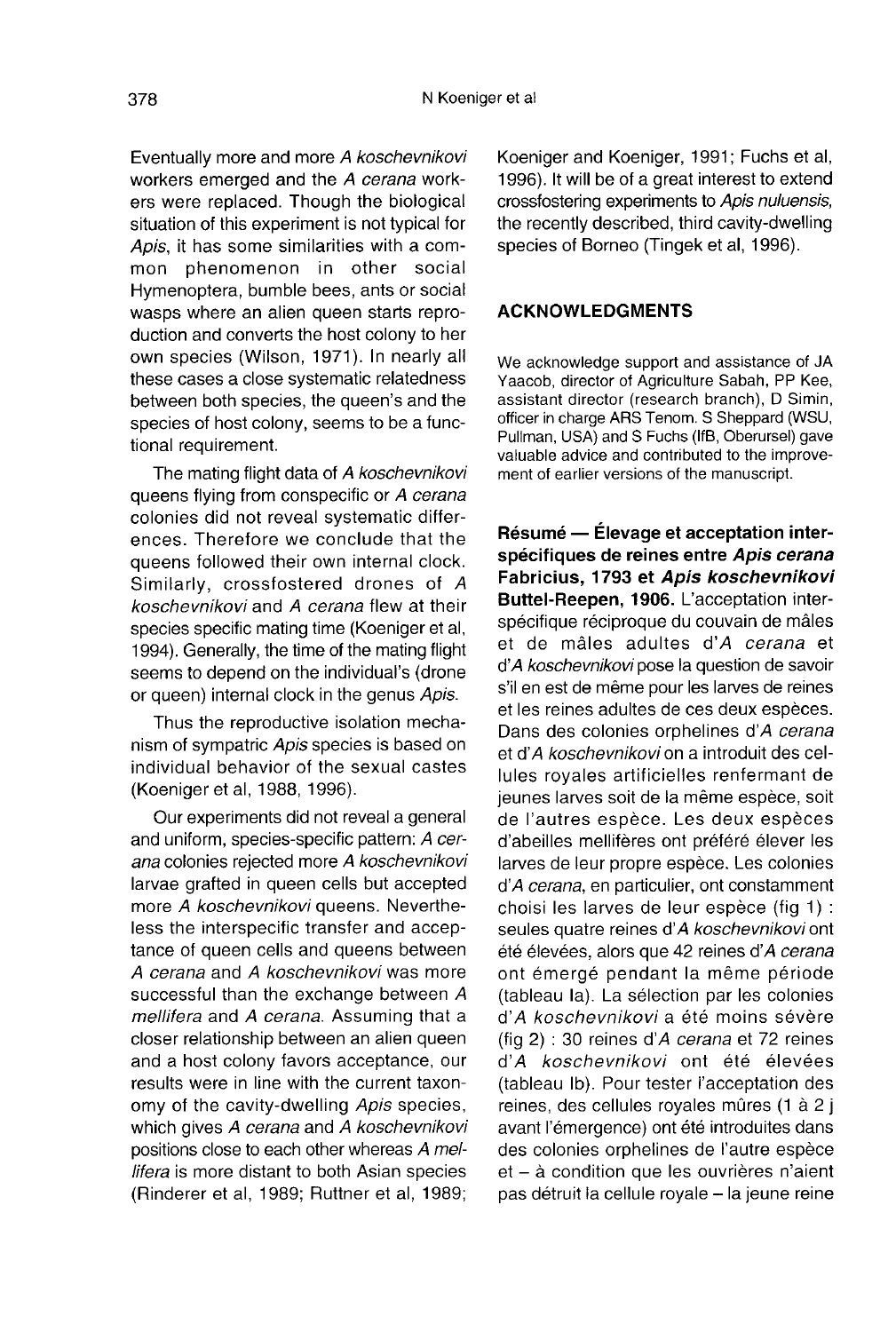a émergé dans la colonie étrangère. Sur 18 cellules royales d'A cerana introduites dans des colonies d'A koschevnikovi, nous avons trouvé dix jeunes reines d'A cerana (huit cellules royales ont été détruites). Les reines étrangères fraîchement écloses n'ont pas beaucoup attiré l'attention des ouvrières le premier jour mais, plus tard, elles ont été constamment entourées par des ouvrières qui les mordaient et elles sont mortes par emballement (tableau II). Les colonies d'A cerana ont détruit à un stade précoce presque 50 % des cellules royales étrangères . Dans six colonies d'A cerana, les reines d'A koschevnikovi ont été tuées au cours des premiers jours. Mais dans quatre colonies d'A cerana le comportement agressif des ouvrières envers la reine étrangère a diminué au bout de deux jours. Une reine d'A koschevnikovi n'est pas rentrée de son vol de fécondation. Trois reines se sont accouplées et ont commencé à pondre quatre jours après le dernier vol de fécondation (tableau II). Les œufs ont éclos et les ouvrières d'A cerana ont élevé avec succès le couvain d'A koschevnikovi. Les ouvrières d'A koschevnikovi récemment écloses ont rendu la population d'ouvrières de la colonie d'A cerana graduellement hétérospécifique jusqu'à ce que les ouvrières d'A cerana soient toutes remplacées par des ouvrières d'A koschevnikovi. Les vols de fécondation des reines d'A koschevnikovi ont eu lieu entre 17 h et 18 h 15 (tableau III). L'heure moyenne des vols de reines des colonies d'A cerana s'est située à 17 h 48, celle des reines des colonies d'A koschevnikovi à 17 h 43. Il n'y a pas eu de différence significative entre les reines s'envolant de colonies étrangères et celles s'envolant de colonies de la même espèce en ce qui concerne l'activité totale de vol et la durée des vols de fécondation réussis ( $p = 0.83$ . Wilcoxon Rank Sum W test).

## Apis cerana / Apis koschevnikovi / relation interspécifique / acceptation reine / élevage reine / reproduction

Zusammenfassung — Interspezifische Aufzucht und Annahme von Königinnen zwischen den Arten Apis cerana Fabricius, 1793 und Apis koschevnikovi Buttel-Reepen , 1906. Künstliche Königinnenzellen mit jungen Arbeiterinnenlarven der eigenen und der fremden Art wurden weisellosen Völkern von A cerana bzw. A koschevnikovi angeboten. Beide Honigbienenarten zogen bevorzugt Larven der eigenen Art auf. Insbesondere wählten A cerana-Völker deutlich mehr konspezifische Larven (Abb 1); im Ergebnis wurden nur 4 Königinnen von A koschevnikovi aufgezogen, während in der gleichen Zeit 42 A cerana-Königinnen schlüpften (Tabelle I a). Die gegen fremde Königinnen gerich tete Wahl von A koschevnikovi-Völkern war weniger streng (Abb 2). Bis zum Ende dieses Experiments wurden 30 Königinnen von A cerana und 72 der konspezifischen A koschevnikovi-Königinnen aufgezogen (Tabelle I b). Um die Annahme fremder Königinnen zu untersuchen, wurden reife Königinnenzellen in weisellose Völker eingesetzt. Falls die Zellen nicht von den Arbeiterinnen zerstört wurden, schlüpften die jungen Königinnen in den artfremden Völkern. Aus den 18 in A koschevnikovi-Völker eingebrachten A cerana-Königinnenzellen fanden wir 10 junge A cerana-Königinnen; 8 der Zellen waren zerstört worden. Am ersten Tag wurden die frischgeschlüpften Königinnen der fremden Art von den A koschevnikovi-Königinnen kaum beachtet. Später waren diese Königinnen jedoch beständig von Arbeiterinnen umgeben, die sie bissen und einknäulten bis diese starben. Die A koschevnikovi-Völker wiesen damit alle eingeführten artfremden Königinnen zurück (Tabelle II). Die A cerana-Völker zerstörten ebenfalls nahezu 50% der Königinnenzellen bereits in einem frühen Stadium. In 6 A cerana-Völkern wurden die A koschevnikovi-Königinnen während der ersten Tage getötet. In 4 der A cerana-Völker liess das aggressive Verhalten der Arbeiterinnen gegen die A koschevnikovi Königinnen